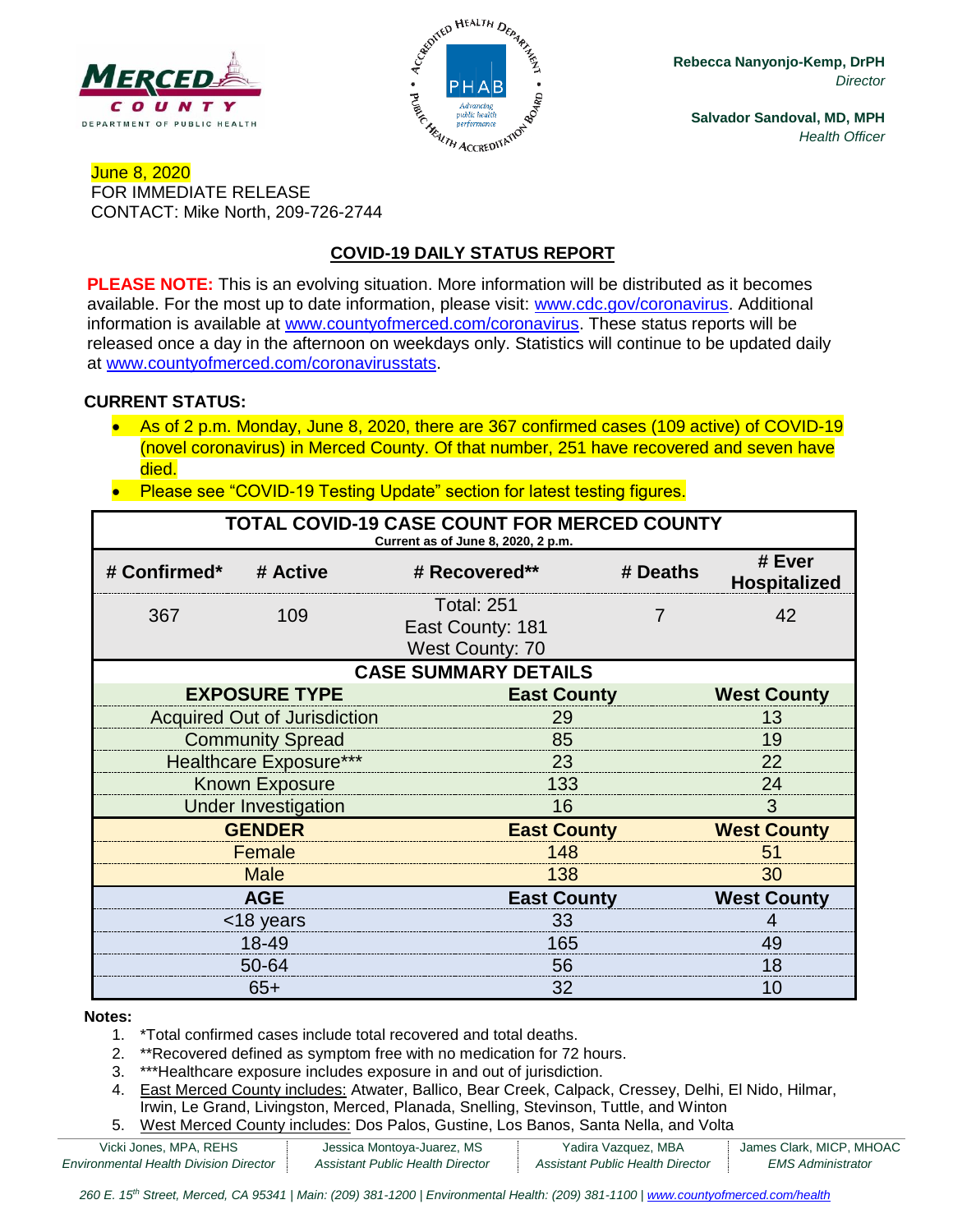

*Note: \*Only communities with five or more cases are reported in this graph. The figures in the top chart on this page represent confirmed cases, which includes active cases, recoveries, and deaths.*



- Based on information provided by individuals who test positive, Public Health staff will continue to assess risks of exposure and contact any affected individuals.
- Due to privacy laws, the Public Health Department cannot release identifying information related to positive cases.
- In California, there are 131,319 confirmed cases and 4,653 deaths.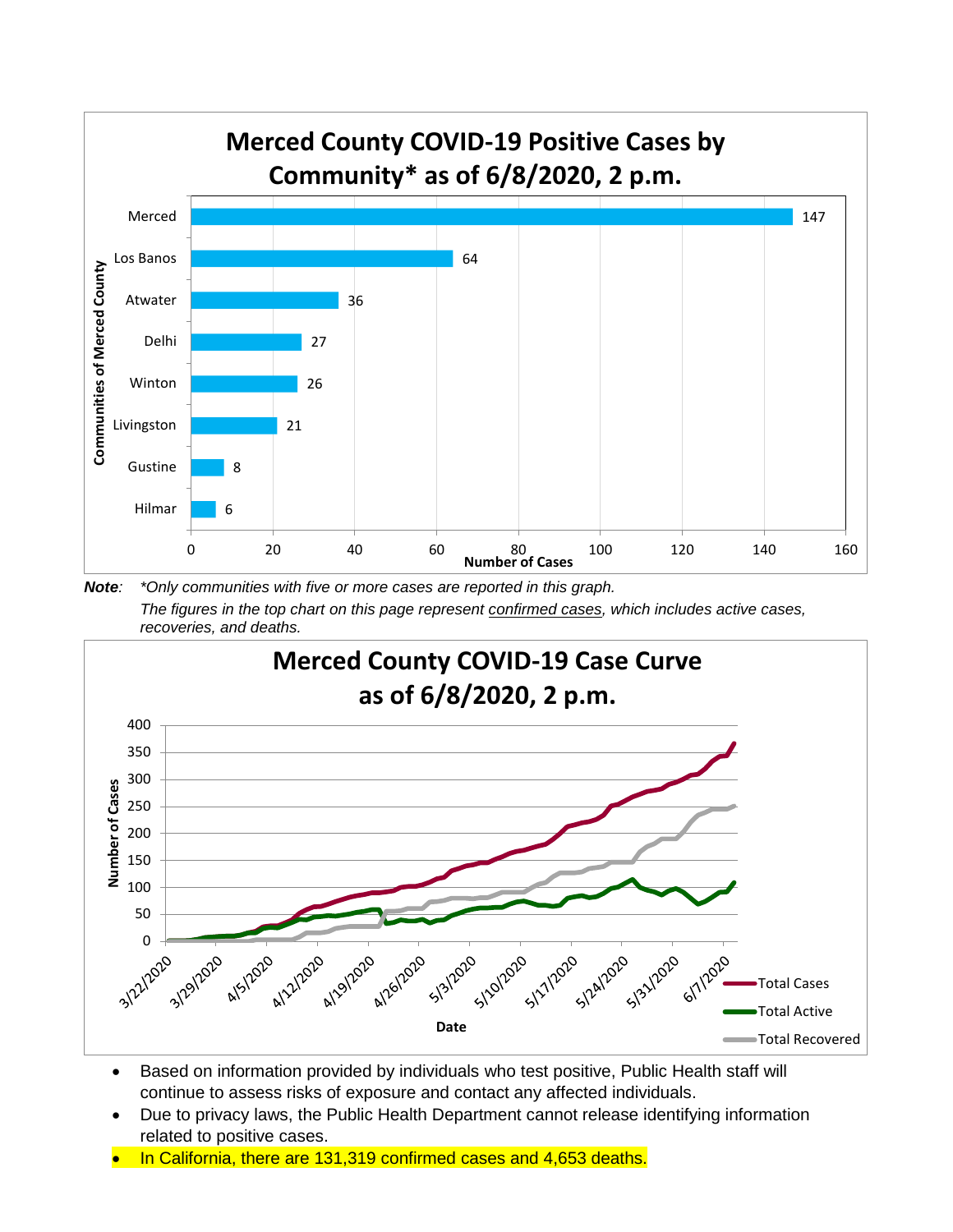### **RECENT ACTIVITIES & UPDATES:**

- Merced County Public Health continues to coordinate with federal, state and local partners to further prepare us for future impacts. This includes working with the California Department of Public Health and the Centers for Disease Control and Prevention to monitor COVID-19.
- In order to support small business employers facing financial impacts and potential layoffs from the novel-coronavirus 2019 (COVID-19), Worknet Merced County has established the COVID-19 Reopen Merced County Fund. The fund will provide grants to small employers experiencing economic stresses in order to prevent potential layoffs or facility closures during COVID-19. Funding is open to Merced County businesses only, with up to \$1,000 available for businesses that employ 1-25 people, and \$2,000 available for businesses that employ 26- 50 people. Funding can pay for items that allow the business to maintain operations during this time, including the purchase of remote access equipment, services or tools to convert to online sales, cleaning or sanitation supplies that are needed to reduce virus exposure, or other items the business needs to invest in so as to avoid the need for employee layoffs. Please note that funding cannot be spent directly on employee wages or benefits. Apply online now at [www.ReopenMercedCounty.com/RMCFund.](http://www.reopenmercedcounty.com/RMCFund)
- On Friday, the California Department of Public Health released draft Stage 3 reopening guidance with a recommended effective date of June 12. Stage 3 allows for the reopening of bars, fitness centers, gyms, pools, outdoor recreation areas, hotels, zoos, museums, schools, and others if public health safety criteria has been met. This week, the Merced County Department of Public Health will evaluate the State's guidance and issue local guidelines, resources, and additional information.
- As of today, all lobbies at County buildings are open to the public. Many departments will shift to service by appointment in order to adhere to social distancing guidelines.
- The Board of Supervisors meeting tomorrow (Tuesday) will be open to the public. Based on guidance from the California Department of Public Health and the Governor's Office, the Board Chambers will have limited public seating in order to minimize the spread of COVID-19. The County will conduct business in compliance with social distancing requirements with seating for the public limited to 25. The County will also provide some overflow space on a first come first served basis.
- The Merced County Office of Emergency Services and Merced County Department of Public Health proclaimed a local and public health emergency March 13 in order to help address the outbreak. The Board of Supervisors ratified those actions during a March 16 special meeting.
- On March 19, Governor Gavin Newsom announced Executive Order N-33-20, asking California residents to stay at home. On March 20, Merced County's Health Officer also issued an Order directing County residents to remain in their places of residence except to perform or receive essential services.
- The Merced County Public Health Department Operations Center was activated Jan. 27, 2020 (134 days) in order to prepare for COVID-19 in and around our community. The Merced County Emergency Operations Center and Human Services Agency Department Operations Center are also currently active.

# **COVID-19 TESTING UPDATE:**

- A total of 7,622 tests have been performed in Merced County: 7,152 negatives, 367 positives, and 103 still pending. These figures include testing through both the commercial and public health lab systems.
- COVID-19 Testing Available for All Merced County Residents:
	- o Merced County Fairgrounds: 900 Martin Luther King Jr. Way, Merced
	- $\circ$  7 a.m. to 7 p.m. Monday—Friday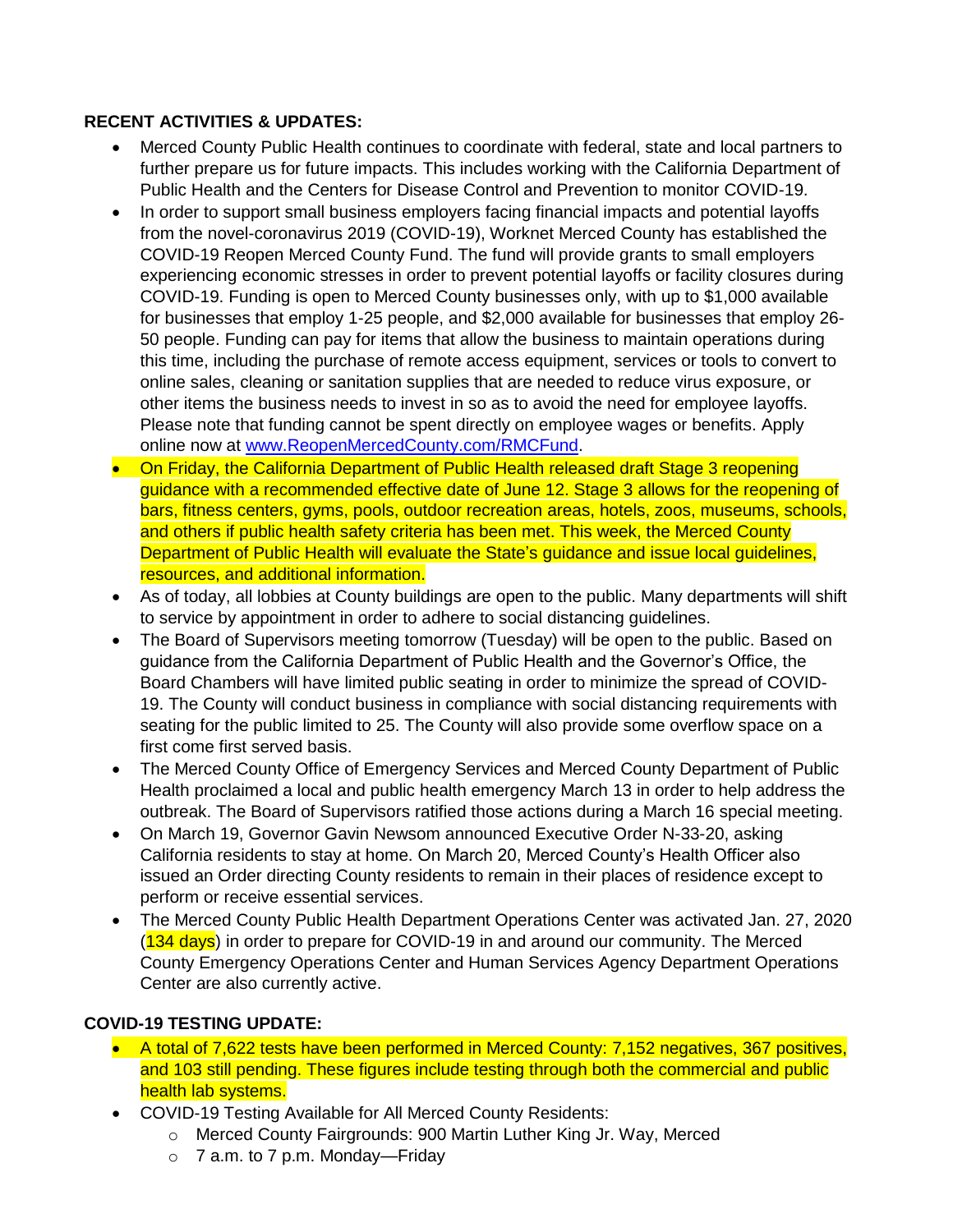- o Register at [www.lhi.care/covidtesting](http://www.lhi.care/covidtesting) or by calling 1-888-634-1123
- o Testing availability is by appointment only in order to prevent unnecessarily-long wait times for clients. Walk-ins are not accepted at this time.
- Within the public health system, every person who has met CDC criteria for severe disease within Merced County has been tested.
- Public Health is actively identifying other methods to enhance testing capability for providers throughout the community and increase testing county-wide. We will continue to be notified should positive tests come through either system (public health or commercial).
- In late March, Merced County opened two "mobile specimen collection sites" for COVID-19 in order to streamline testing capabilities. Initially, there will be two collection days per week, one on the westside of the County, and one on the eastside of the County. Each site will remain open for four hours per day. Additional hours per day and days per week may become more frequent if supply and personnel availability increase.
	- o **PLEASE NOTE**: Use of these mobile specimen collection sites are by appointment only, and you must have a prescription from a physician and prior approval from the Merced County Department of Public Health. If you do not have a provider and have symptoms call 209-381-1180 for a phone consultation. Anyone without prior approval will not be tested. Locations will be provided to clients once appointments are made. Call 209-381-1180 for more information.

# **COVID-19 SYMPTOMS AND PRECAUTIONS:**

- Coronavirus symptoms include: mild to severe respiratory illness, fever, cough, difficulty breathing, chills, repeated shaking with chills, muscle pain, headache, sore throat, and loss of taste or smell. If symptoms develop, individuals should stay at home to limit exposure to others.
- Anyone who has had contact with a person with possible COVID-19 infection and has the above symptoms should call his/her local health department/health care provider immediately.
- Do not go to your provider's office without calling ahead. Do not call 911 for suspected COVID-19 unless you are having a medical emergency.
- During the flu season, there are steps you can take to protect your health and the health of those around you:
	- o Wash your hands regularly with soap and water for 20 seconds.
	- o Avoid touching your eyes, nose, or mouth with unwashed hands.
	- o Avoid close contact with people who are sick.
	- o Stay away from work, school or other people if you become sick with respiratory symptoms such as fever and cough.
	- o Cover sneezes or coughs with a tissue, then throw the tissue in the trash.

# **ADDITIONAL RESOURCES:**

- **Sign up for COVID-19 alerts: [www.countyofmerced.com/coronavirus](http://www.countyofmerced.com/coronavirus)**
- Merced County Public Health COVID-19 **Information Webpage**: o [www.countyofmerced.com/coronavirus](http://www.countyofmerced.com/coronavirus)
- Merced County Public Health **Information Line**:
	- o 209-381-1180 (English, Spanish, and Hmong. Live reps. available 8 a.m. to 5 p.m.)
- **Email** COVID-19-specific questions to Merced County Public Health:
	- o COVID19@countyofmerced.com.
- Updated **CDC Information**:
	- o <https://www.cdc.gov/coronavirus/2019-ncov/whats-new-all.html>
- CDC **Resources for Households**: